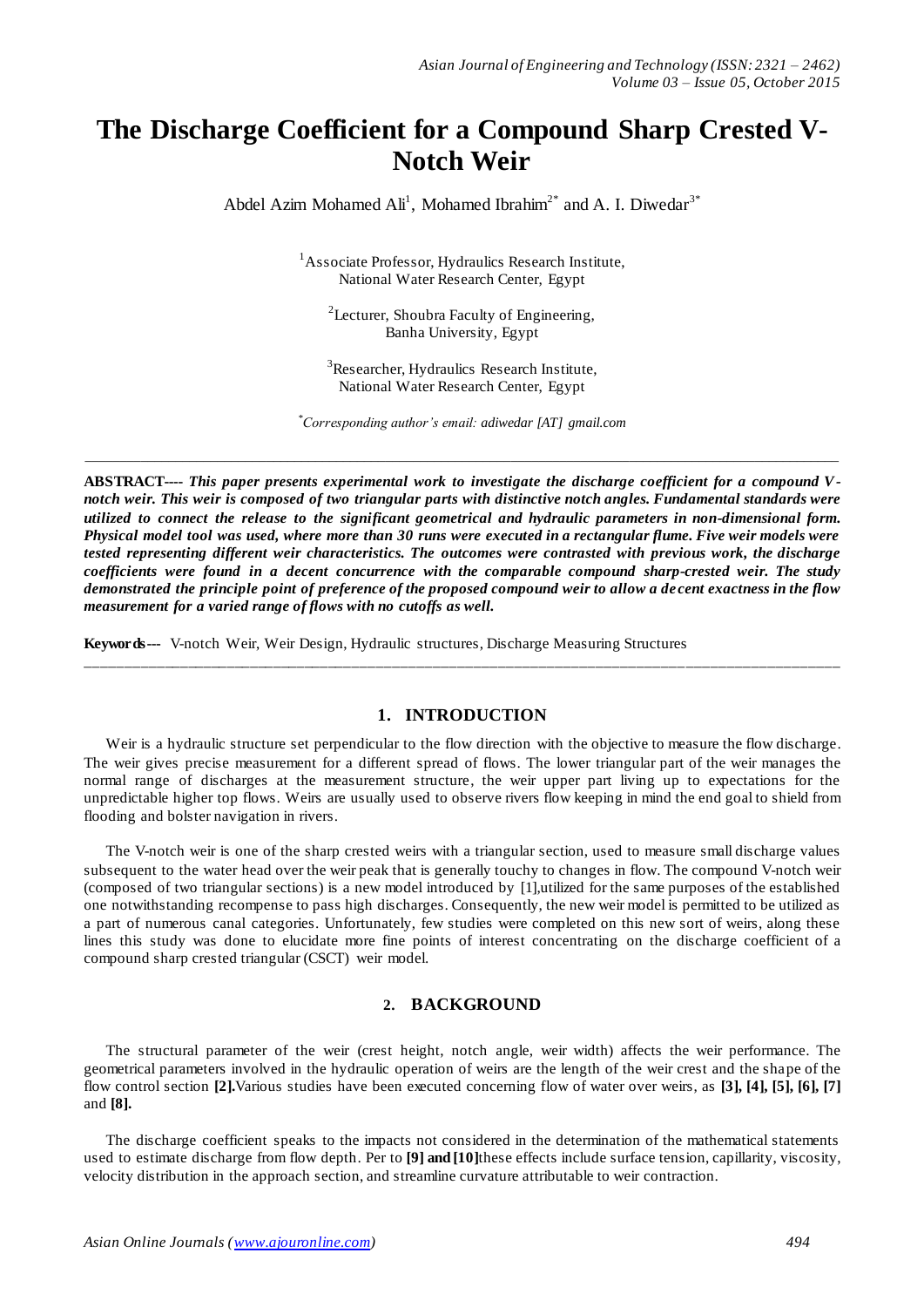Sharp-crested weirs have been extensively investigated (**[11], [12], [13], [14]**). The sharp-crested weir is the most commonly used device in channels for flow measurement and flow regulation due to its simplicity, **[15]**. **[16]** Contended that data is accessible with respect to both the discharge coefficient and water surface profiles for the sharp crested weirs.

(**[17];[18];[1]**) argued that from practical engineering point of view, a compound weir composed of rectangular and/or triangular parts in the shape of cross section is also a common device for flow control in canals and mountainous gullies.

One of the offered crested weirs is the V-notch model. The triangular or V-notch sharp-crested weir is frequently utilized for flow measurement, particularly when a precise estimation of low flow rates is required. The compound sharp crested V-notch weir was mulled over by **[19],** focusing on the bed profile downstream the weir. **[20]** tentatively assessed the effect of vertical flow curvature on the discharge coefficient. He found that the discharge coefficient is conversely corresponding to the V-notch angle  $(\theta)$  and directly proportional to the relative head (h=P), Figure1.

Based on **[21],** the flow equation for triangular weirs is expressed in the form below:

 √ ( ) ……………………………………………………………………………………...…….…(1)

Where: Q: flow discharge  $c_d$ : the discharge coefficient g: gravitational acceleration h:flow head above weir vertex



**Figure 1:** Schematic diagram for V-notch triangular weir

Where:

- B: weir width equal to flume width
- P: vertical distance from weir base to its vertex

θ: weir V-notch angle

Most studies fixating on triangular weir as a SCW were inhibited to vertex angle of 90°, and constrained number of research studies considered an extensive variety of vertex angle. Flow equations for sharp-crested weirs are usually obtained by the mathematical integration of elemental flow strips over the nappe developed by **[7]**, where he introduced the following equations:

Where: θ: the notch angle in rad. c<sub>d</sub>: the discharge coefficient kh: the correction factor for the head

**[1]** carried out experimental tests on fully contracted weir with distinctive vertex angles, furthermore they analyzed the compound weir with diverse vertex angle( $\theta_2$ ). Theoretical discharge equations have been acquired for this kind of weir and a system for estimation of the discharge coefficients has been proposed and tentatively accepted. Toward the end they contended that the upside of this kind of weir is that it can provide truthful measurement for a various range of flows without any gaps. They proposed the following equation for the global discharge coefficient: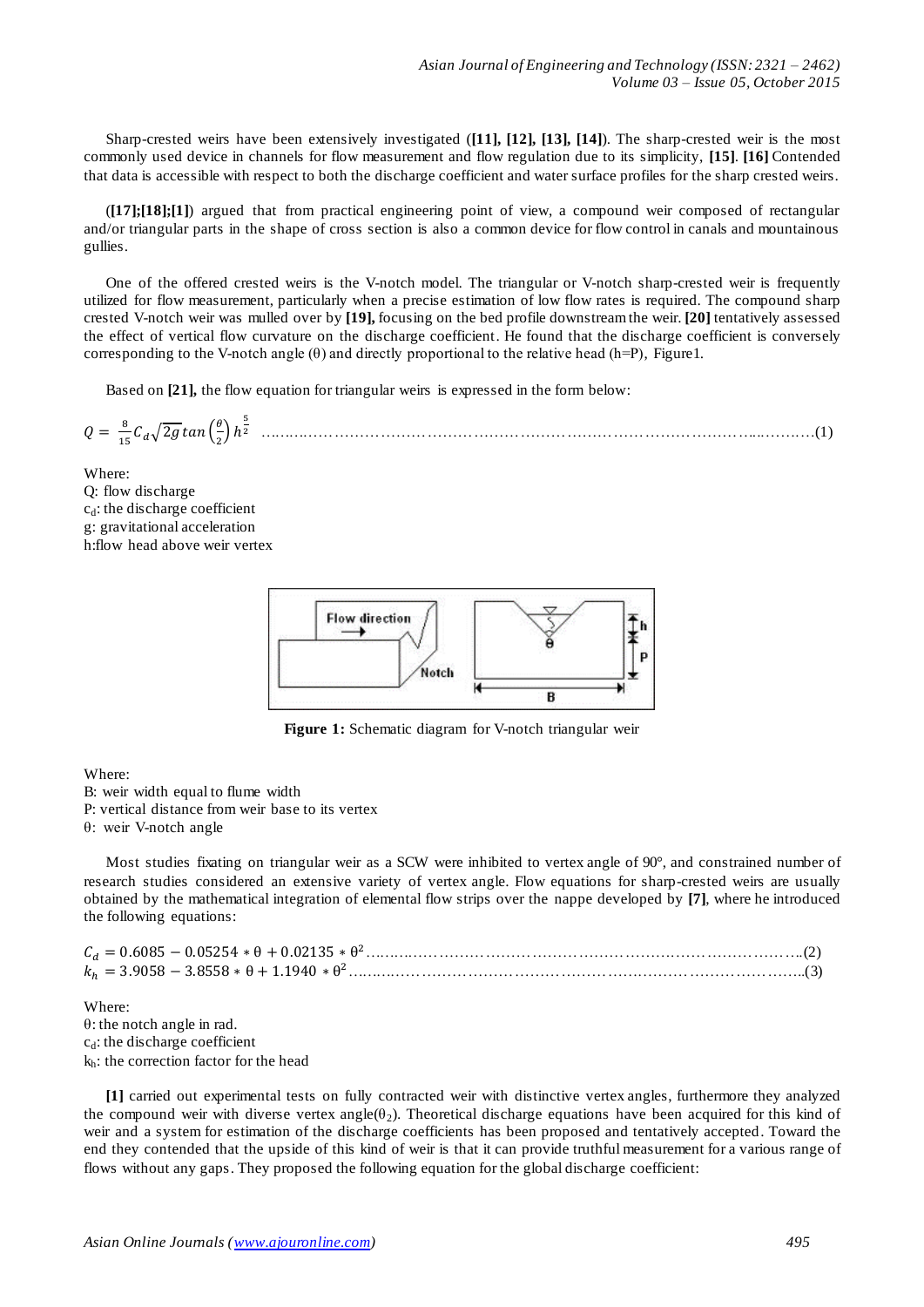…………………………………………………………………(4)



 $c_d$ : the discharge coefficient θ1, θ2: weir V-notch angles h: operating head;  $h_0$ : height of lower part

#### Where c<sub>d1</sub> and c<sub>d2</sub> are calculated based on the LMNO equation [22],

| $k = 4.42 - 0.1035 * \theta + 1.005 * 10^{-3} * \theta^2 - 3.24 * 10^{-6} * \theta^3$ |  |
|---------------------------------------------------------------------------------------|--|

#### **Where,**

 $c_d$ : the discharge coefficient k: is the correction factor for the head θ1, θ2: weir V-notch angles h: operating head;  $h_0$ : height of lower part

After careful study for the previous work; the primary goal of this research study is to investigate the discharge coefficient related to diverse V-notch weir angles in practically identical to the discharge coefficients associated to the classical V-notch weir under the same flow conditions. For this reason; five weir models (**Figure 2**) were tested to develop a design equation for the V-notch weir in terms of the discharge coefficient.

#### **3. EXPERIMENTAND RESULTS**

The physical model tool was used in this study. Experiments were performed in a flat rectangular laboratory flume located at the Hydraulics Research Institute (HRI) experimental hall of the National Water Research Center, Egypt. The experimental flume is 21 m long, 0.6 m wide, 0.5 m deep, where water was supplied to the channel through an overhead tank provided with an overflow arrangement to maintain constant head. Steel wooden gate with an orifice with a rectangular shape is armed within the flume. Versatile downstream gate is situated toward the end of the flume. Centrifugal pump compelled by induction motor to re-circulated the flow from a reservoir to the flume. The inflow discharge was measured using an ultra-sonic flow meter. Steel plates of 0.02m thick 0.3 m height and 0.6m width each were used to create the designed weir models.

#### *3.1. Run duration*

The experimental work started by testing the duration time of runs using distinctive weir models and diverse discharges. The overall time was taken as four hours and the upstream water head was recorded every 10 minutes. It was found that following 20 minutes from beginning, no varieties of water levels were recorded. Thusly, the run time of any test equivalent to 4 hours underscores that there is no obvious changes in water levels and the flow came to the quasiequilibrium state.

#### *3.2.Run procedure*

The test methodology was as per the following: (1) The selected weir model was fixed carefully in the flume in its place; (2) The tail gate was completely closed; (3) The pump was activated and the discharge was adjusted using a control valve. (4) The exact water discharge was measured using an ultra-sonic flow meter with an accuracy of  $\pm 1\%$ ; (5) The tail gate was screwed gradually until the required downstream water depth was reached using the point gauge with an accuracy of  $\pm$  0.1 mm; (6) The running time of the test is started; (7) After 4 hours (where there is no appreciable changes in water levels), the upstream water level measurements were recorded; (8)The pump was switched off; (9) The previous steps were repeated for each run.

#### **4. DIMENSIONAL ANALYSIS**

In the analysis of the discharge coefficient of V-notch weir, the considered variables were: h= the water head above the vertex of the V-notch weir,  $Q =$  water discharge through the flume,  $P =$  vertical distance from weir base to its vertex,  $S_0$ = flume bed slope, B= flume width,  $\theta_1$ = weir upper angle,  $\theta_2$ = weir lower angle, L<sub>ap</sub>= length of apron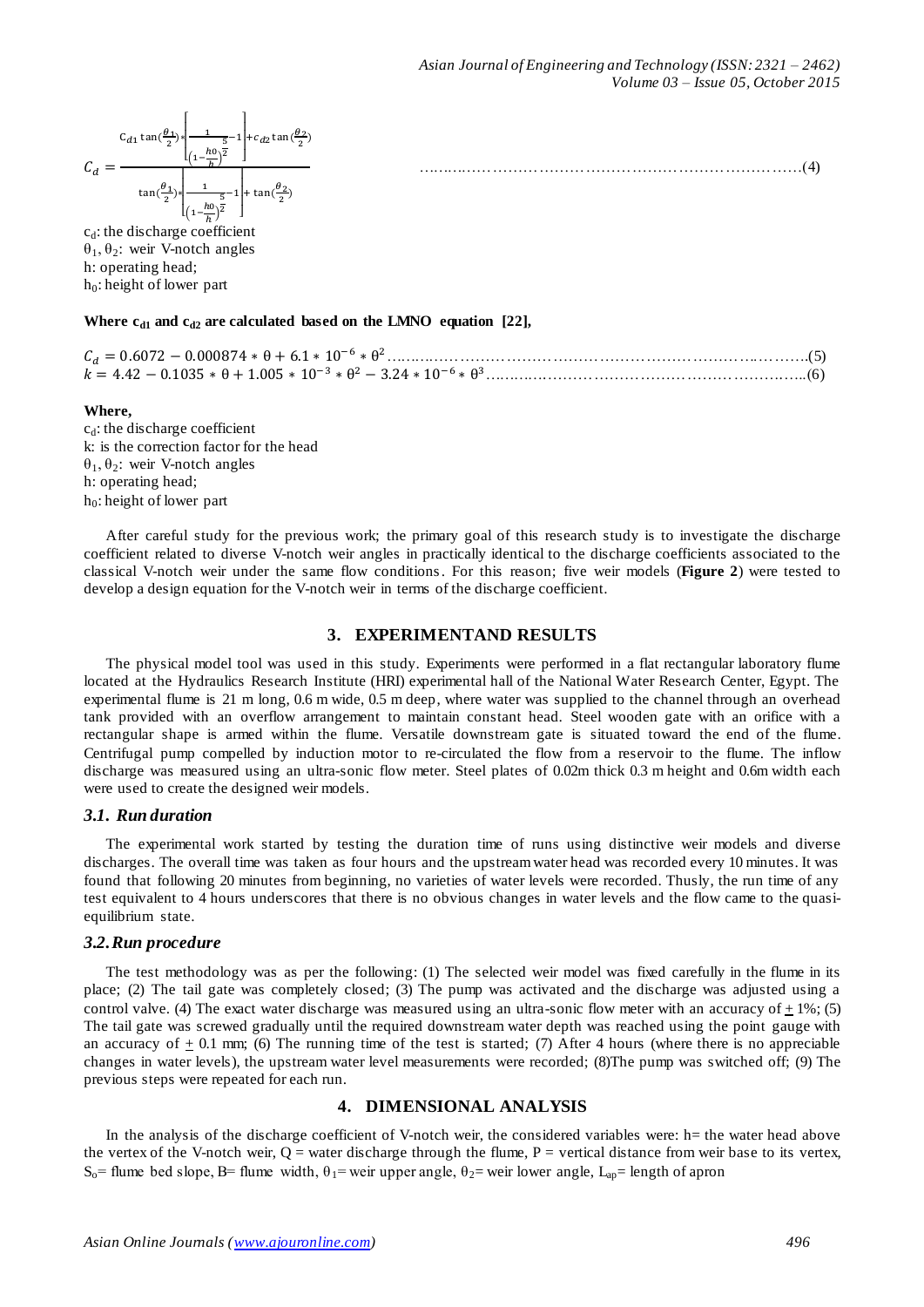The relationships for the discharge coefficient  $c_d$ , could be expressed as follow:  $\phi$  (B , P , h , Q , S  $_0$  ,  $\theta_1$  , ………………………………………………………………………...…………….(7)

In this study P, B,  $S_0$ ,  $\theta_2$ , L<sub>ap</sub> were kept constant. Then, the Eq. (7) might be written in the following form: Using  $\pi$ theorem and applying the properties of dimensional analysis, it yields;  $c_d = \phi(\frac{h}{h})$  $\frac{h}{P}$ ,  $\frac{h}{B}$ ………………………………………………………………………………………………………..(8)

Three Vertex angles of 90°, 120°, and 150° were tested. The water head over the weir was measured using the point gauge. More than 30 test keep running of the examinations were executed with diverse weir setup. The discharge for each test was measured notwithstanding water depth upstream of the weir, and from these measurement the discharge coefficients for each mode was assessed. The consequences of the tests completed on the V-notch weir are displayed in table 1, and figures 3-5, where the head versus flow was plotted.



**Figure 2:** The tested weir models

| Vertex angle                             | h/P           | Q(L/s)<br><b>Measured</b> | h(m)<br><b>Measured</b> | $h_e$ (mm)    | $C_{d1}$                 | $C_{d2}$                 | $C_d$ Calculated |
|------------------------------------------|---------------|---------------------------|-------------------------|---------------|--------------------------|--------------------------|------------------|
| $\theta_1 = 90^\circ$                    | $0.2 - 0.75$  | $0.46 - 12.1$             | $0.04 - 0.15$           | 40.9-150.9    | $\overline{\phantom{a}}$ | $\overline{\phantom{a}}$ | 0.576-0.581      |
| $\theta_1 = 120^\circ$                   | $0.55 - 0.75$ | 9.9-21.37                 | $0.11 - 0.15$           | 110.9-150.9   | -                        |                          | $0.59 - 0.591$   |
| $\theta_1 = 150^\circ$                   | $0.55 - 0.75$ | 21.99-47.62               | $0.11 - 0.15$           | 110.6-150.6   | -                        |                          | 0.613-0.614      |
| Vertex angle                             | h/B           | Q(L/s)<br><b>Measured</b> | h(m)                    | $h_e$ (mm)    | $C_{d1}$                 | $C_{d2}$                 | $C_d$ Calculated |
| $\theta_2/\theta_1 = 90^\circ/120^\circ$ | $0.18 - 0.3$  | 5.5-20.42                 | $0.11 - 0.18$           | 111.75-181.75 | 0.578                    | 0.59                     | 0.5824-0.5887    |
| $\theta_2/\theta_1 = 90^\circ/150^\circ$ | $0.18 - 0.3$  | 5.7-21.53                 | $0.11 - 0.18$           | 111.45-181.45 | 0.578                    | 0.613                    | 0.5973-0.6112    |

Table 1: Test conditions and results

Where,  $h_e$ : is effective head of the weir  $=h+K_h$ 

The global discharge coefficient  $(C_d)$  has been calculated from the experimental flow discharge and head. Figures 3 and 4 demonstrated the relationship between the water head and the discharge for different tested weir models. In figure (3) the measurements of classical V-notch weir were plotted. It was proclaimed that under settled head, the release was shifted straightforwardly with the weir angle. Likewise, the discharge was discovered straightforwardly relative to the water head for settled weir point, which was totally concurred with **[21].** Focusing on the new compound V-notch weir, figure (4) was plotted. In this figure, the weir vertex angle (the lower angle  $\theta_2$ ), was altered however the upper angle  $(\theta_1)$  was 120 and 150<sup>o</sup>to delineate the influence of upper part of the compound weir with diverse angles. It was deduced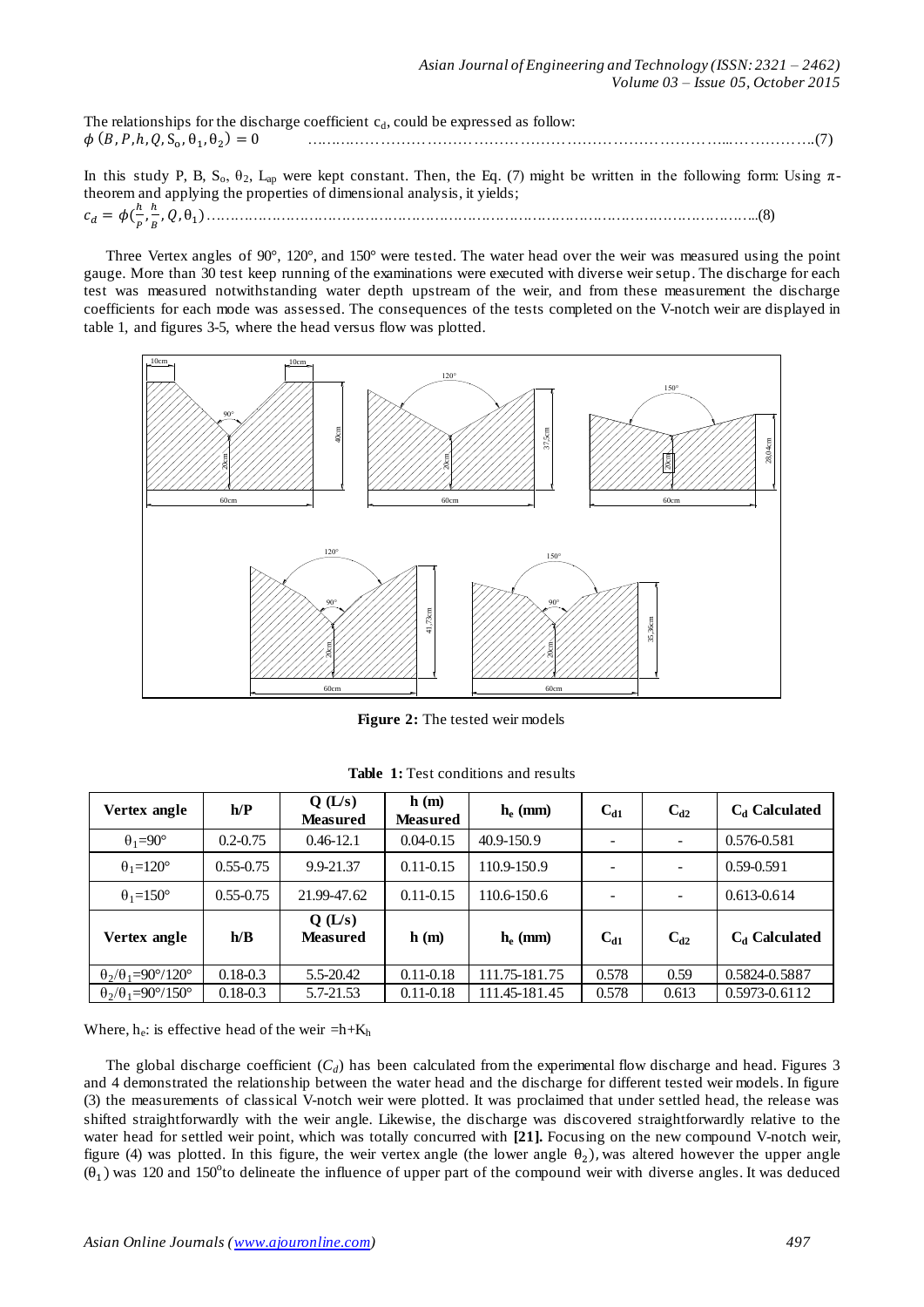that, the weir of 150 $^{\circ}$  upper angle passes a discharge higher than the weir of 120 $^{\circ}$  upper angle under the same head. The findings were coordinated with **[1].** Henceforth, that guarantees the adequacy of the composite weir in passing on higher discharges contrasted with the traditional V-notch under the same head.

Figure (5) illustrates the relation between the discharge coefficient and the water head for the classical V-notch weir. The discharge coefficient was presented in three formulas; the calculated, the reasoned by **[22]** exhibited in (eq.5), and **[7].**The computed discharge was found in a decent consent to alternate equations with much similarity to eq.3. That guarantees the dependability of the study estimations.



**Figure 3:**Relationship head-flow for classical V-notch model weirs







**Figure 5:** Discharge coefficient for the classical weir in compared to previous studies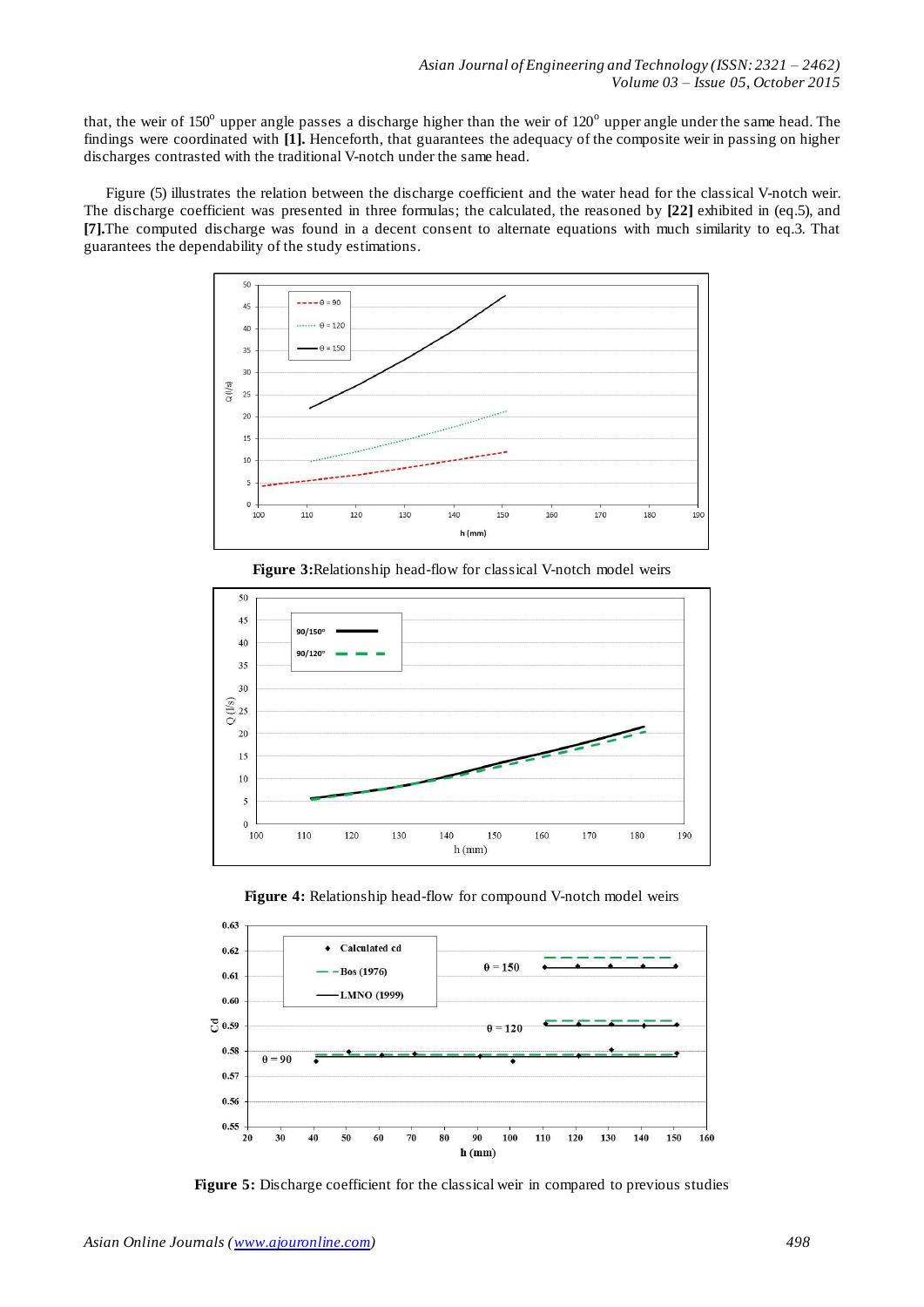## **5. DEVELOPED EQUATION**

A regression analysis was performed applying dimensional analysis strategy utilizing the gathered exploratory information to develop a practical relation using the data fit programming to characterize the relationship between the global discharge coefficients  $(C_d)$  for the compound V-notch weir and the notch angle. The calculation of  $c_{d1}$  and  $c_{d2}$  was done in view of the recommendations by **[1]**, to use the equation of **[22]** for computing the discharge coefficient for fully contracted triangular weir for ascertainingc<sub>d1</sub> and c<sub>d2</sub>for the compound weir consisting of two triangular parts. The developed equation for global discharge coefficient was approved utilizing the experimental data, and it is composed as beneath:

 $C_d = 0.8461 - \frac{0}{2}$  $\theta$ <sup>-</sup>  $\boldsymbol{0}$  $\theta$  $^{+}$  $\boldsymbol{0}$  $\theta$  **…………………………**……………………………………………….………..(9) With  $R^2$ =0.99

To examine the legitimacy of the deduced equation; figures 6 were plotted. Figure 6 illustrated an examination between the discharge coefficient ascertained from eq.9 and concluded from **[1]**. A decent understanding between the two comparisons was taken note.



Figure 6: Discharge coefficient for the compound weir in compared to previous studies

#### **6. CONCULSIONS**

Discharge equations for flows over compound V-notch weirs that are composed of simple triangular and compound weirs were the focus of the present exploration. Experimental study was executed to assess the discharge coefficient for five weir models. Three of them for the classical V-notch weir, and rest were centered around the compound sharpcrested weir composed of two triangular parts with diverse notch angles. A statistical analysis was performed to deduce mathematically the discharge coefficient using the experiment results. The study exhibited the fundamental favorable position of the proposed compound weir which is the satisfactory to great exactness in estimation for an extensive variety of flows without any breaks. Likewise, theoretical discharge equations have been acquired for this type of weir and a strategy for estimation of the discharge coefficients has been proposed and tentatively accepted. The discharge coefficient for the examined cases was ranged between (0.573 and0.613). The study results are constrained to the exploratory data range.

More studies were recommended for the V-notch weirs to get more knowledge and information on this new compound sharp crested triangular (CSCT) weir model. These prescribed studies could test more extensive scope of vertex angles in notwithstanding distinctive weirs board width.

#### **7. REFERENCES**

[1] Martinez, J., Reca, J., Morillas, M. T., and López, J. G., "Design and calibration of a compound sharp -crested weir" J. Hydraul. Eng., Vol. 131, no. 2, P.P 112–116, 2005.

[2] Emiroglu, M. E., Kaya, N., and Agaccioglu, H., "Discharge capacity of labyrinth side weir located on a straight channel", J. Irrigat. Drain. Eng., Vol. 136, no. 1, P.P 37–46, 2010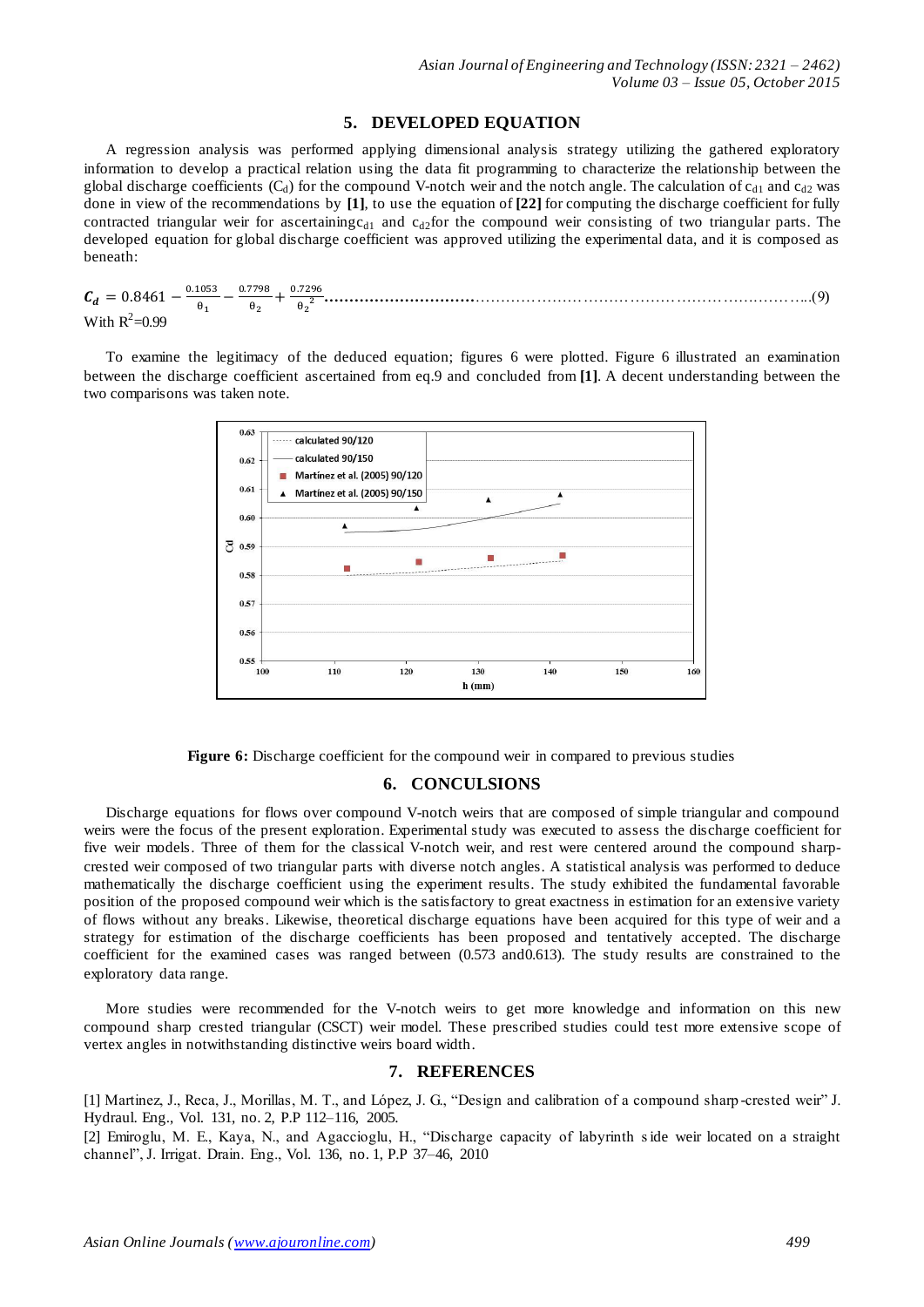[3] Azimi, A. H., Rajaratnam, N., Zhu, D. Z. (2014) "Submerged flows over rectangular weirs of finite crest length." Journal of Irrigation and Drainage Engineering, ASCE, 06014001, 1-12.

[4] Aydin, I., MetinGer, A., and Hincal, O., "Measurement of small discharges in open channels by slit weir.", J. Hydraul. Eng., Vol. 128, no. 2, 234–237, 2002.

[5] Johnson, M. C., "Discharge coefficient analysis for flat-topped and sharp-crested weirs.",Irrig. Sci., Vol. 19,P.P133– 137, 2000.

[6] Borghei, S. M., Jalili, M. R., and Ghodsian, M., "Discharge coefficient for sharp-crested side weir in subcritical flow", J. Hydraul.Eng., Vol. 125, no. 10, P.P 1051–1056, 1999.

[7] Bos, M. G., Discharge measurement structures, International Institute for Land Reclamation and Improveme nt, Wagemingen, The Netherlands, 1976.

[8] Kindsvater, C. E., and Carter, R. W., "Discharge characteristics of rectangular thin-plate weirs", Trans. Am. Soc. Civ. Eng., Vol. 124, P.P 772–822, 1959

[9] Aydin, I., Altan-Sakarya, A. B., and Sisman, C., "Discharge formula for rectangular sharp-crested weirs", Flow Meas. Instrum., Vol. 22, no. 2, 144–151, 2011

[10] El-Hady, R. M. A., "2D-3D modeling of flow over sharp-crested weirs", J. Appl. Sci. Res., Vol. 7, no.12, P.P 2495–2505, 2011.

[11] Azimi, A. H., Rajaratnam, N., Zhu, D. Z., "A Note on Sharp-crested Weirs and Weirs of Finite Crest Length." Canadian Journal of Civil Engineering, CSCE, Vol. 39, no. 11, pp. 1234-1237, 2012.

[12] Hubert, C. and Hang, W., Unsteady Discharge Calibration of A Large V-Notch Wei", School of Civil Engineering, The University of Queensland, Brisbane QLD 4072, AUSTRALIA, Report No. CH88/12, 51P, 2012.

[13] RangaRaju, K. G., and Asawa, G. L., "Viscosity and surface tension effects on weir flow.", J.Hydr. Div., vol. 103, no. 10, P.p 1227–1231, 1977.

[14] Kandaswamy, P. K., and Rouse, H., "Characteristics of flow over terminal weirs and sills", J. Hydr. Div., vol. 83, no. 4, P.P 1–13, 1957.

[15] PrakashShesha M. N., and Shivapur A. V., "Generalized Head-Discharge Equation for Flow over Sharp-Crested Inclined Inverted V-Notch Weir", J. Irrig. Drain Eng., vol. 130, no. 4, P.P 325-330, 2004.

[16] Bagheri, S., and Heidarpour, M., "Flow over rectangular sharp crested weirs."Irrig. Sci., vol. 28, no.2, P.P 173–179, 2010

[17] Jan, C. D., Chang, C. J., and Lee, M. H., "Discussion of "Design and calibration of compound sharp-crested weir" by J. Martinez et al.", J. Hydraul. Eng., vol. 132 no.8, P.P 868–871, 2006.

[18] Göğüs, M., Define, Z., and Özkandemir, V., "Broad-crested weirs with rectangular compound cross sections", J. Irrig. and Drain. Eng., vol. 132, no.3,P.P 272–280, 2006.

[19] Ibrahim M., "Bed profile downstream compound sharp crested V-notch weir", AEJ - Alexandria Engineering Journal vol. 54, P.P 607–613, 2015.

[20] El-Alfy, K. M., "Effect of vertical curvature of flow at weir crest on discharge coefficient", in proceeding of 9<sup>th</sup> Int. Water Technology Conf., UNESCO Cairo Office and FAO Cairo Office, Cairo, Egypt, P.P 249–262, 2005.

[21] Henderson, F. M., Open channel flow, Prentice–Hall, Englewood Cliffs, N.J., 1966.

[22] LMNO Engineering Research and Software-Ltd., Focus on open channel flow measurement: V-notch weirs, Newsletter, Vol. 1, Athens, Ohio, 1999.

## **8. NOTATIONS**

| B                           | width of approach channel;                        | (m)       |
|-----------------------------|---------------------------------------------------|-----------|
| $C_d$                       | discharge coefficient;                            |           |
| H                           | water head:                                       | (m)       |
| $\mathbf h$                 | operating head;                                   | (m)       |
| $h_0$                       | height of lower part;                             | (m)       |
| $h_e$                       | effective head of the weir $=h+K_h$ .             | (m)       |
| $k_h$                       | head correction factor;                           |           |
| P                           | height from bottom of notch to bottom of channel; | (m)       |
| Q                           | discharge;                                        | $(m^3/s)$ |
| $L_{ap}$                    | length of apron;                                  | (m)       |
|                             | gravitational acceleration,                       | $(m/s^2)$ |
| $g$ $\mathbf{S}_\mathrm{o}$ | flume bed slope                                   |           |
| $\theta_1$                  | weir upper angle;                                 |           |
| $\theta_2$                  | weir lower angle;                                 |           |